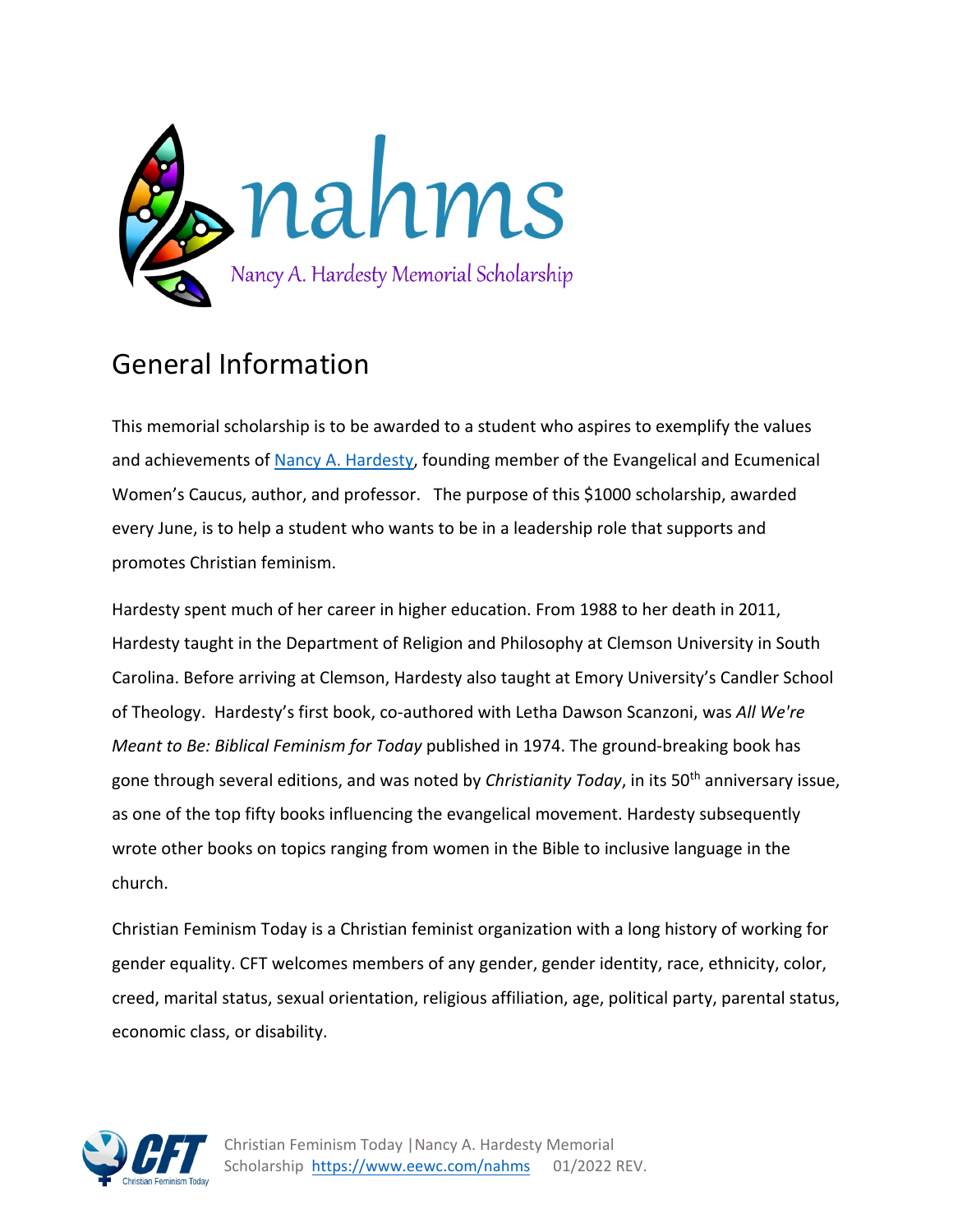# Requirements

1. Applicant must be a senior in college, a graduate student studying religion or theology, or must be attending seminary/divinity school.

2. Applicant must be planning on attending a university or seminary in the US or Canada during the next fall semester.

3. Applicant must submit all the following:

- a. Three letters of reference, with at least one letter from a professor. Make sure accurate contact information is included!
- b. A current transcript.
- c. Completed application form.
- d. A 1500‐2500 word double‐spaced three part essay covering:
	- i. The influence Christian feminism has had on their personal and professional pursuits.
	- ii. The impact they hope to have on the field of Christian feminism.
	- iii. Current social justice issues with which Christian feminism should be concerned.

**The deadline for submitting the application is April 30**. The scholarship winner will be notified no later than June 1, and the scholarship grant will be paid in August.

### **Mailing Address**

All requested materials should be scanned and emailed to office [at] eewc [dot] com. If you are unable to scan and email your submission, materials may be mailed to:

#### CFT Nancy A. Hardesty Memorial Scholarship

#### PO Box 78171

#### Indianapolis, IN 46278

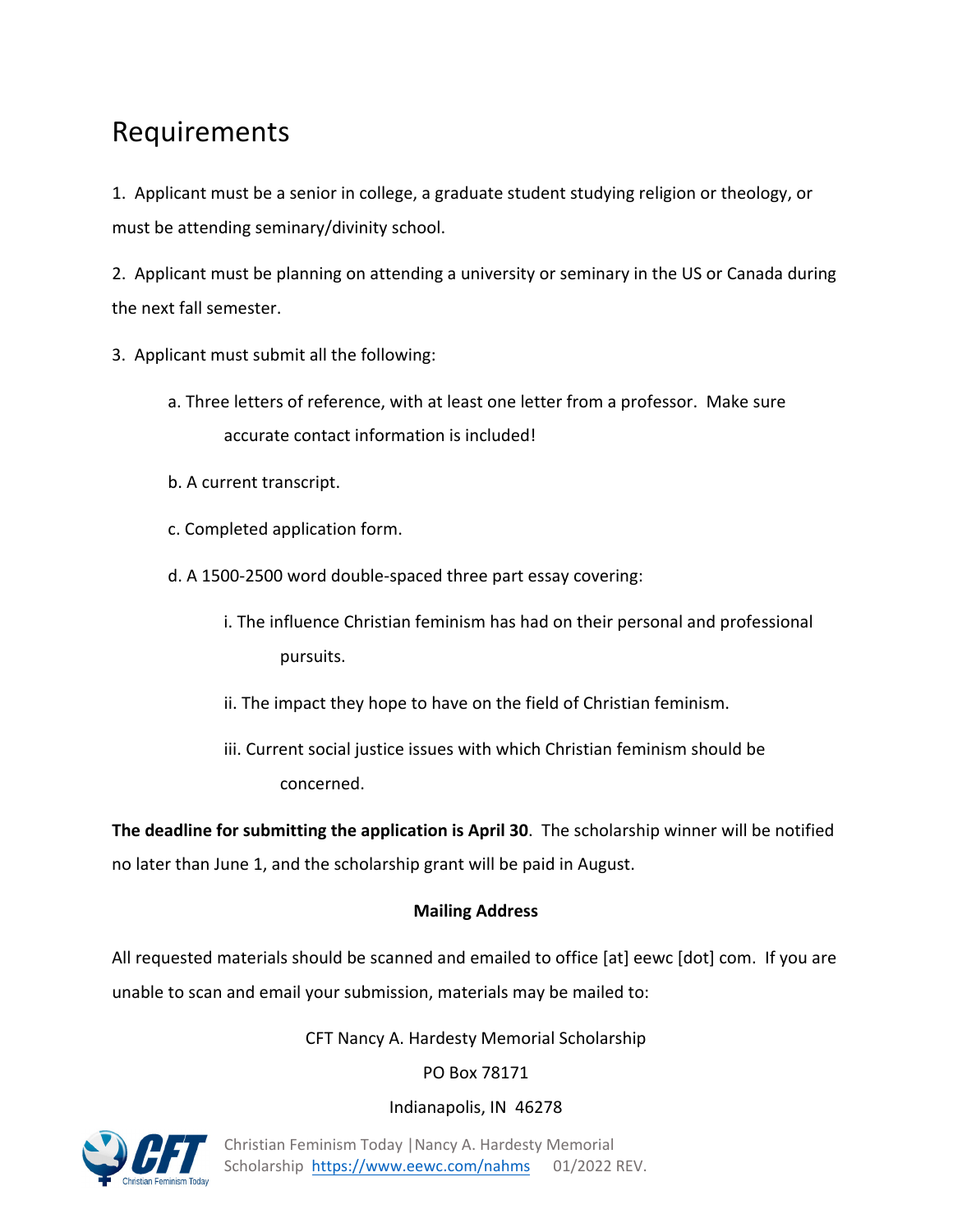

# Application (page 1)

| Name and address of school you will be attending in the fall: |  |
|---------------------------------------------------------------|--|
|                                                               |  |
|                                                               |  |
|                                                               |  |
|                                                               |  |
|                                                               |  |